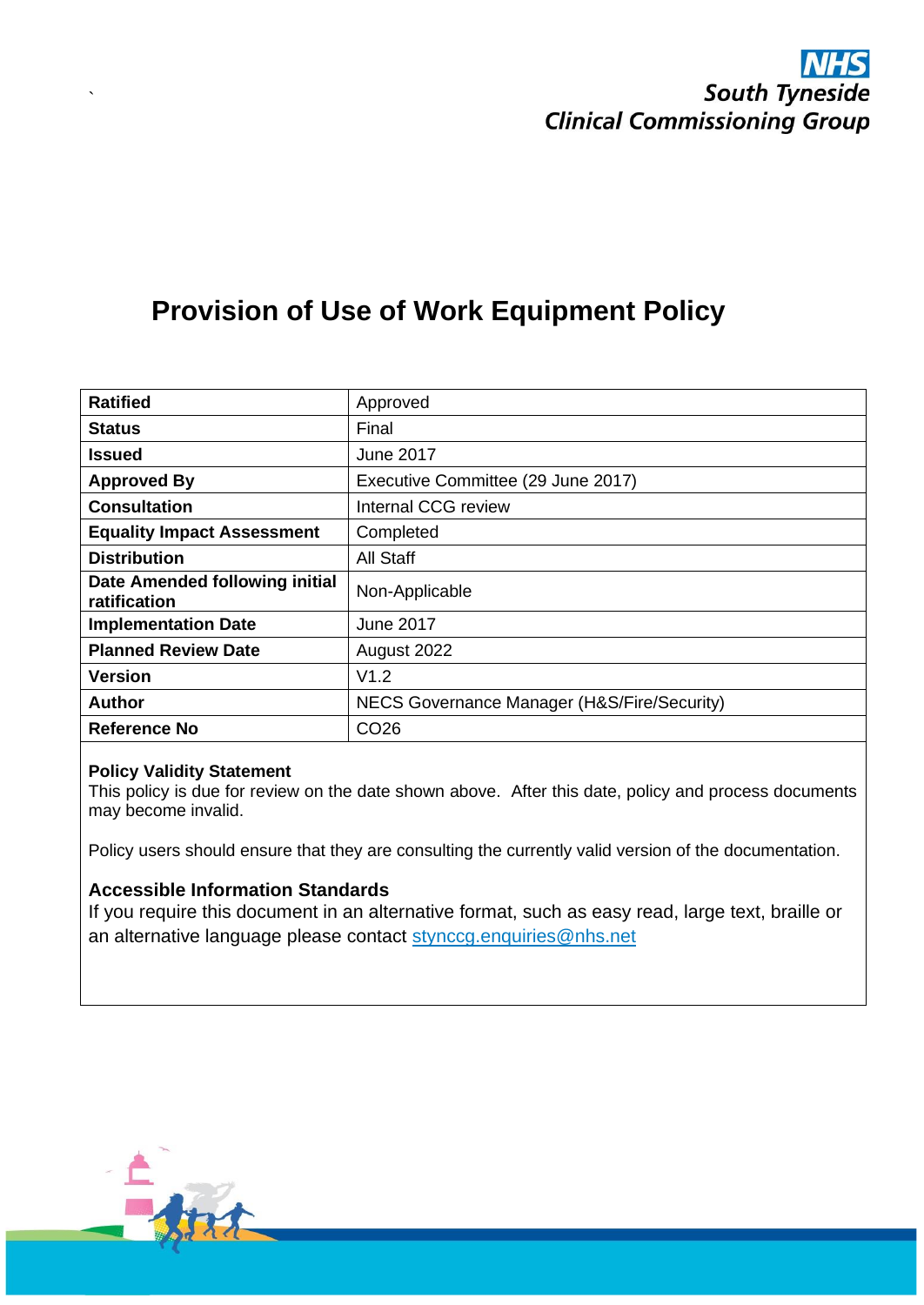# **Version Control**

| <b>Version</b> | <b>Release Date</b><br><b>Author</b> |                                       | <b>Update comments</b>                                                                                                        |  |
|----------------|--------------------------------------|---------------------------------------|-------------------------------------------------------------------------------------------------------------------------------|--|
| V <sub>1</sub> | March 2017                           | Governance<br>Manager,<br><b>NECS</b> | <b>New Policy</b>                                                                                                             |  |
| V1.1           | May 2020                             | Governance<br>Manager,<br><b>NECS</b> | Extension request in light of<br>COVID19 priorities. No<br>legislation update nor external<br>environment impacts identified. |  |
| V1.2           | January 2021                         | Governance<br>Manager,<br><b>NECS</b> | Policy extended for 12 months<br>in light of COVID19                                                                          |  |

# **Approval**

| Role     | <b>Name</b>                           | <b>Date</b>      |
|----------|---------------------------------------|------------------|
| Approval | <b>Executive Committee</b>            | June 2017 (1)    |
| Approval | Director of Operations                | May 2020 (1.1)   |
| Approval | <b>Virtual Executive</b><br>Committee | April 2021 (1.2) |

# **Review**

This document will be reviewed 3 years from its issue date.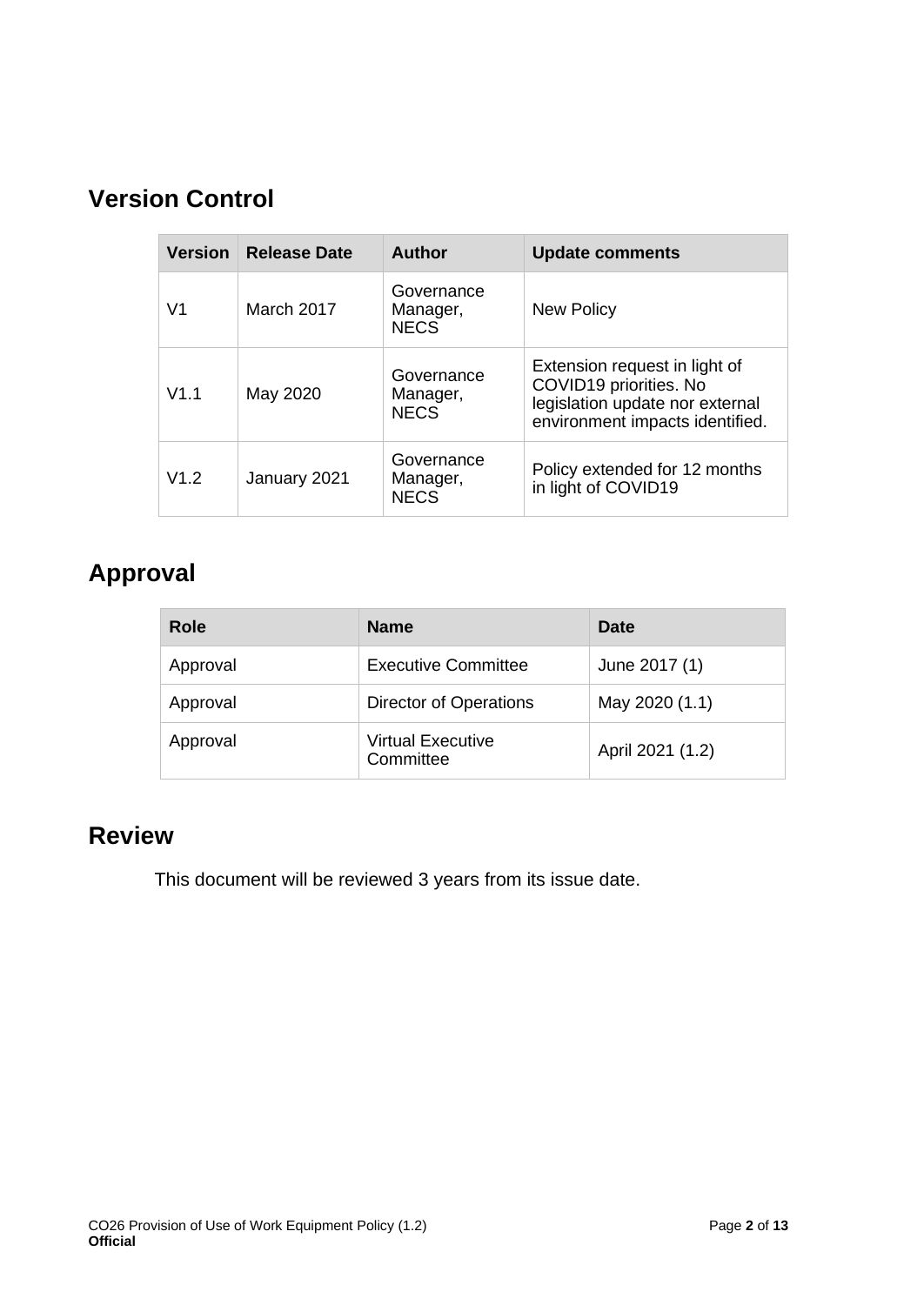# **Contents**

| 1. | Introduction                                                     | 4                       |
|----|------------------------------------------------------------------|-------------------------|
|    | 1.1 Status                                                       | 4                       |
|    | 1.2 Purpose and Scope                                            | 4                       |
| 2. | <b>Definitions</b>                                               | 4                       |
| 3. | <b>Safe Use of Work Equipment</b>                                | 4                       |
|    | 3.1 Procurement                                                  | 4                       |
|    | 3.2 Equipment Risk Assessment and Suitability                    | 5                       |
|    | 3.3 Special Inherent Equipment Risks                             | 5                       |
|    | 3.4 Marking of Equipment Associated with Health & Safety Hazards | 5                       |
| 4. | <b>Duties and Responsibilities</b>                               | 5                       |
| 5. | Implementation                                                   | $\overline{7}$          |
| 6. | <b>Training Implications</b>                                     | $\overline{\mathbf{z}}$ |
| 7. | <b>Related Documents</b>                                         | 8                       |
| 8. | <b>Monitoring, Review and Archiving</b>                          | 8                       |
|    | 8.1 Monitoring                                                   | 8                       |
|    | 8.2 Review                                                       | 8                       |
|    | 8.3 Archiving                                                    | 8                       |
| 9. | <b>EQUALITY IMPACT ASSESSMENT</b>                                | 9                       |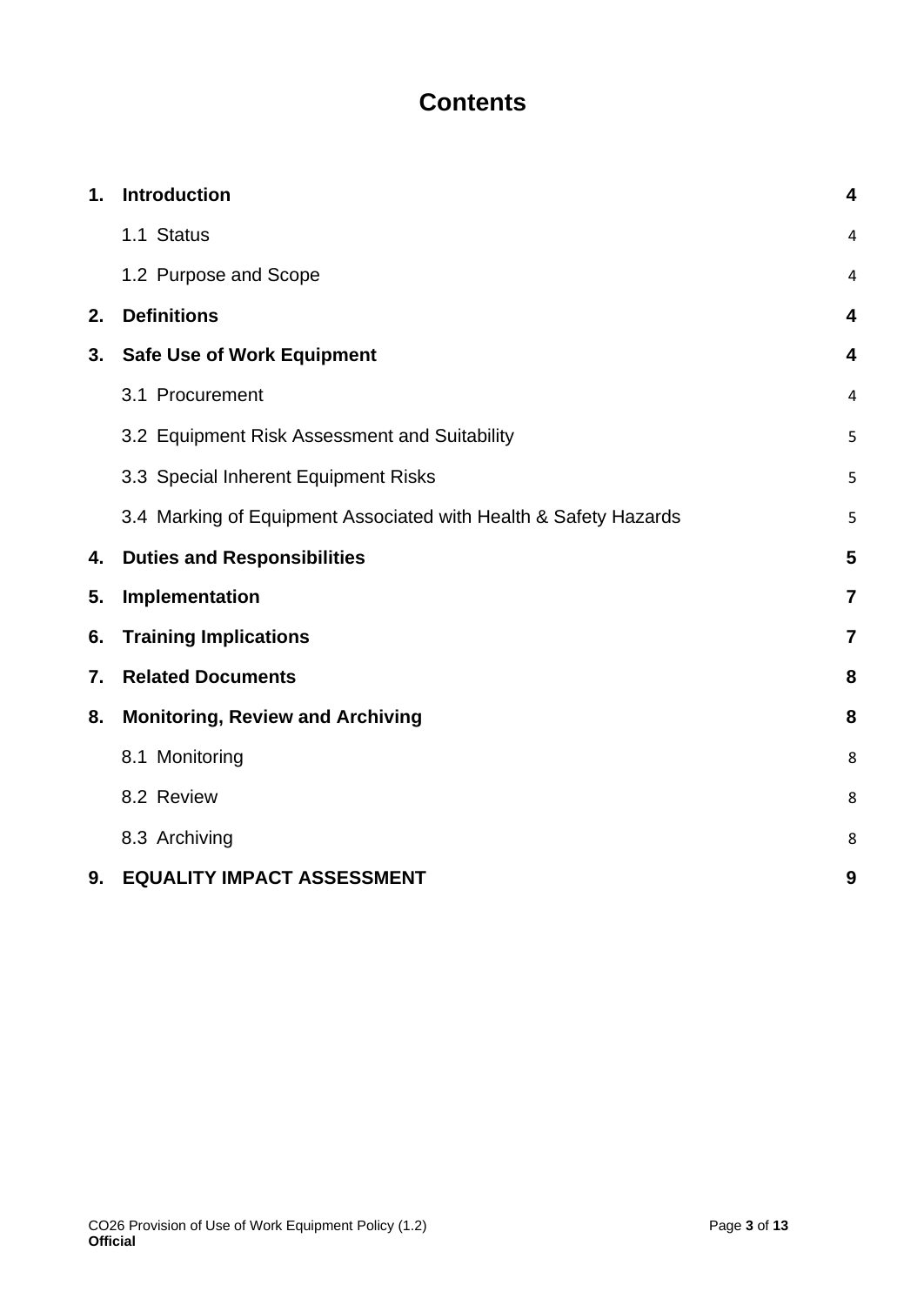## <span id="page-3-0"></span>**1. Introduction**

The Provision and Use of Work Equipment Regulations 1998 (PUWER 98) are made under the Health and Safety at Work etc. Act 1974 (HSW Act) and came into force on 5 December 1998. PUWER 98 brings into effect the non-lifting aspects of the Amending Directive to the Use of Work Equipment Directive (AUWED). The primary objective of PUWER 98 is to ensure that work equipment should not result in health and safety risks, regardless of its age, condition or origin.

## <span id="page-3-1"></span>**1.1 Status**

This policy is a corporate policy.

### <span id="page-3-2"></span>**1.2 Purpose and Scope**

The aim of this policy is to ensure that NHS South Tyneside CCG meets its statutory obligations in reducing the risks in relation to the provision and use of workplace equipment and any equipment used in the course of any CCG employees daily duties.

This policy is available to all employees, volunteers, contractors and any others identified as being at risk.

The purpose is to:

- Enable to ensure NHS South Tyneside CCG provides a safe working environment;
- Ensure that the appropriate risk assessments and control measures are in place.

## <span id="page-3-3"></span>**2. Definitions**

There are no abbreviations, technical terms or acronyms within this policy.

## <span id="page-3-4"></span>**3. Safe Use of Work Equipment**

#### <span id="page-3-5"></span>**3.1 Procurement**

All equipment purchased for use in the CCG including work and lifting equipment, must be procured in accordance with the organisations Standing Financial Instructions and Procurement Policy.

Equipment should be ordered via the Supplies Department, irrespective of the funding source. Details regarding on-going maintenance and servicing must be agreed and arranged at the time of purchase.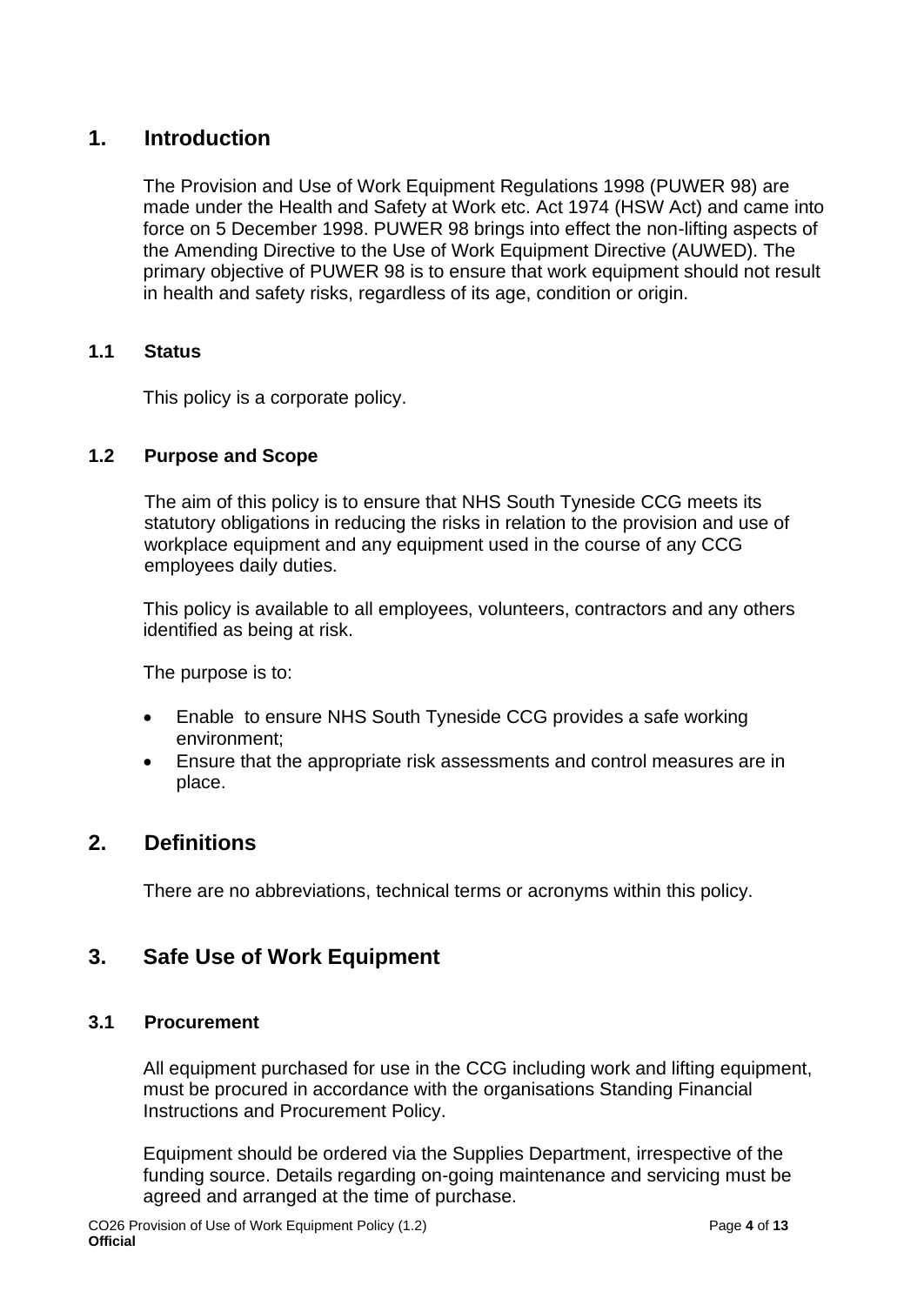## <span id="page-4-0"></span>**3.2 Equipment Risk Assessment and Suitability**

There is a requirement under the Management of Health and Safety at Work Regulations 1999 (as amended) for a general risk assessment which may include:

- weather conditions and environment that the equipment is used in;
- selection of suitable work and lifting equipment and accessories for the tasks and processes that make it possible to eliminate or reduce risks;
- safety measures that can be taken to make the use of equipment safer;
- the positioning of work and lifting equipment to make it safer.

## <span id="page-4-1"></span>**3.3 Special Inherent Equipment Risks**

Some equipment will have a specific risk associated with it and the manager must ensure that use of that equipment is restricted to those individuals who have been trained and given the task of using it.

## <span id="page-4-2"></span>**3.4 Marking of Equipment Associated with Health & Safety Hazards**

All equipment where necessary should be clearly marked in respect of any aspect relating to health and safety.

## <span id="page-4-3"></span>**4. Duties and Responsibilities**

| <b>Council of</b>                                | The Council of Practices has delegated responsibility to the   |  |  |  |
|--------------------------------------------------|----------------------------------------------------------------|--|--|--|
|                                                  |                                                                |  |  |  |
| <b>Practices</b>                                 | Governing Body (GB) for setting the strategic context in       |  |  |  |
|                                                  | which organisational process documents are developed,          |  |  |  |
|                                                  | and for establishing a scheme of governance for the formal     |  |  |  |
|                                                  | review and approval of such documents.                         |  |  |  |
| <b>Chief Officer</b>                             | The Chief Officer has overall responsibility for the strategic |  |  |  |
|                                                  | direction and operational management, including ensuring       |  |  |  |
|                                                  | that CCG process documents comply with all legal, statutory    |  |  |  |
|                                                  | and good practice guidance requirements.                       |  |  |  |
| Governance                                       | The Governance Manager (H&S) advise on:                        |  |  |  |
| Manager (H&S)                                    | adaptions required to enable employees with a                  |  |  |  |
|                                                  | disability to commence/remain in employment,                   |  |  |  |
|                                                  | including any adaptations required for the safe use of         |  |  |  |
|                                                  | equipment;                                                     |  |  |  |
|                                                  | advising managers on any work adjustments required             |  |  |  |
|                                                  | for the safe use of working equipment;                         |  |  |  |
|                                                  | advise on manual handling risk assessments for the             |  |  |  |
|                                                  | safe use of work equipment; a                                  |  |  |  |
| incidents relating to the use of work equipment. |                                                                |  |  |  |
|                                                  |                                                                |  |  |  |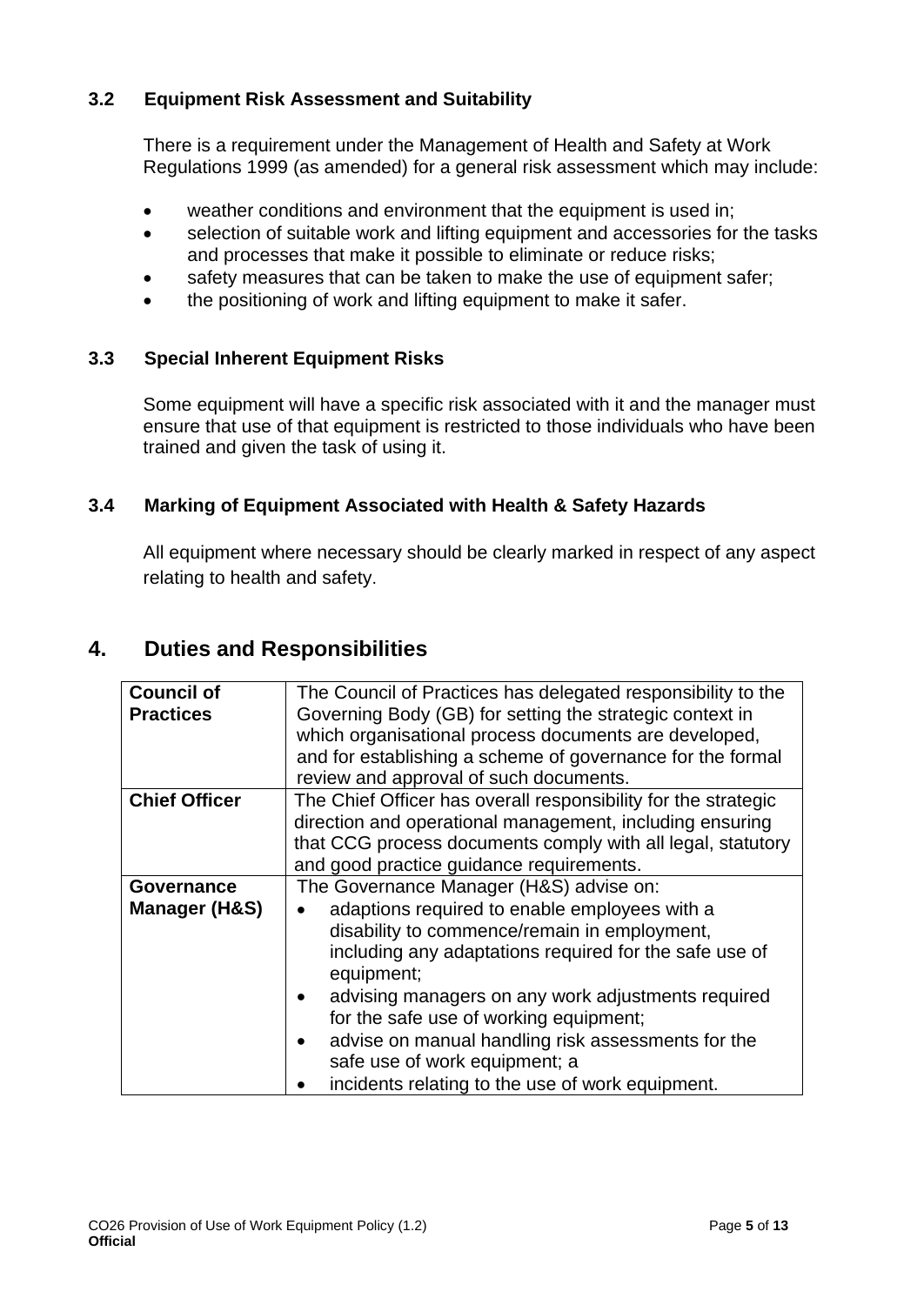| <b>CCG</b><br><b>Responsibilities</b>      | The CCG will ensure that:<br>adequate resources are available to enable the<br>organisation to comply with the statutory duties of the<br>Health and Safety at Work etc. Act 1974, the Provision<br>and Use of Work Equipment Regulations 1998, Lifting<br>Operations and Lifting Equipment Regulations 1998;<br>adequate and suitable risk assessments are carried<br>٠<br>out for staff required under the Management of Health<br>and Safety at Work Regulations 1999 and introduce<br>control measures to eliminate or minimise the risks;<br>when selecting work equipment the working conditions<br>and the risks to the health and safety of persons which<br>exist in the premises or how that work equipment is to<br>be used and any additional risk posed by its use are<br>considered;<br>that work equipment is so constructed installed or<br>٠<br>adapted as to be suitable for purpose for which it is<br>used or provided;<br>the equipment is accompanied by suitable safety<br>$\bullet$<br>measures, e.g. protective devices, markings,<br>warnings;<br>work equipment is used only for operations for which,<br>and under conditions for which, it is suitable;<br>only people who have received the relevant<br>$\bullet$<br>information, instruction and training are permitted to<br>use the equipment.<br>An asset register of all equipment will be kept. |
|--------------------------------------------|-------------------------------------------------------------------------------------------------------------------------------------------------------------------------------------------------------------------------------------------------------------------------------------------------------------------------------------------------------------------------------------------------------------------------------------------------------------------------------------------------------------------------------------------------------------------------------------------------------------------------------------------------------------------------------------------------------------------------------------------------------------------------------------------------------------------------------------------------------------------------------------------------------------------------------------------------------------------------------------------------------------------------------------------------------------------------------------------------------------------------------------------------------------------------------------------------------------------------------------------------------------------------------------------------------------------------------------------------------------------------------------|
| <b>Managers</b><br><b>Responsibilities</b> | All Managers are responsible for the health and safety of<br>the staff, service users and workplaces. They must ensure<br>when using equipment at work:<br>that appropriate training is provided;<br>adequate supervision is provided;<br>that testing, maintenance, inspection, service and<br>calibration of equipment is in place;<br>all equipment is assessed to identify significant risks to<br>employees and other persons;<br>control measures are implemented to eliminate or<br>reduce risks to a minimum;<br>assessments and controls are recorded and<br>reviewed;<br>safe working procedures are monitored and<br>reviewed;<br>staff are competent to use equipment supplied for their<br>workplace activities;<br>that staff are familiar with the equipment and it's use;<br>٠<br>appropriate statutory signs relevant to the equipment<br>used are displayed;<br>Any faulty equipment is removed from service and reported.                                                                                                                                                                                                                                                                                                                                                                                                                                        |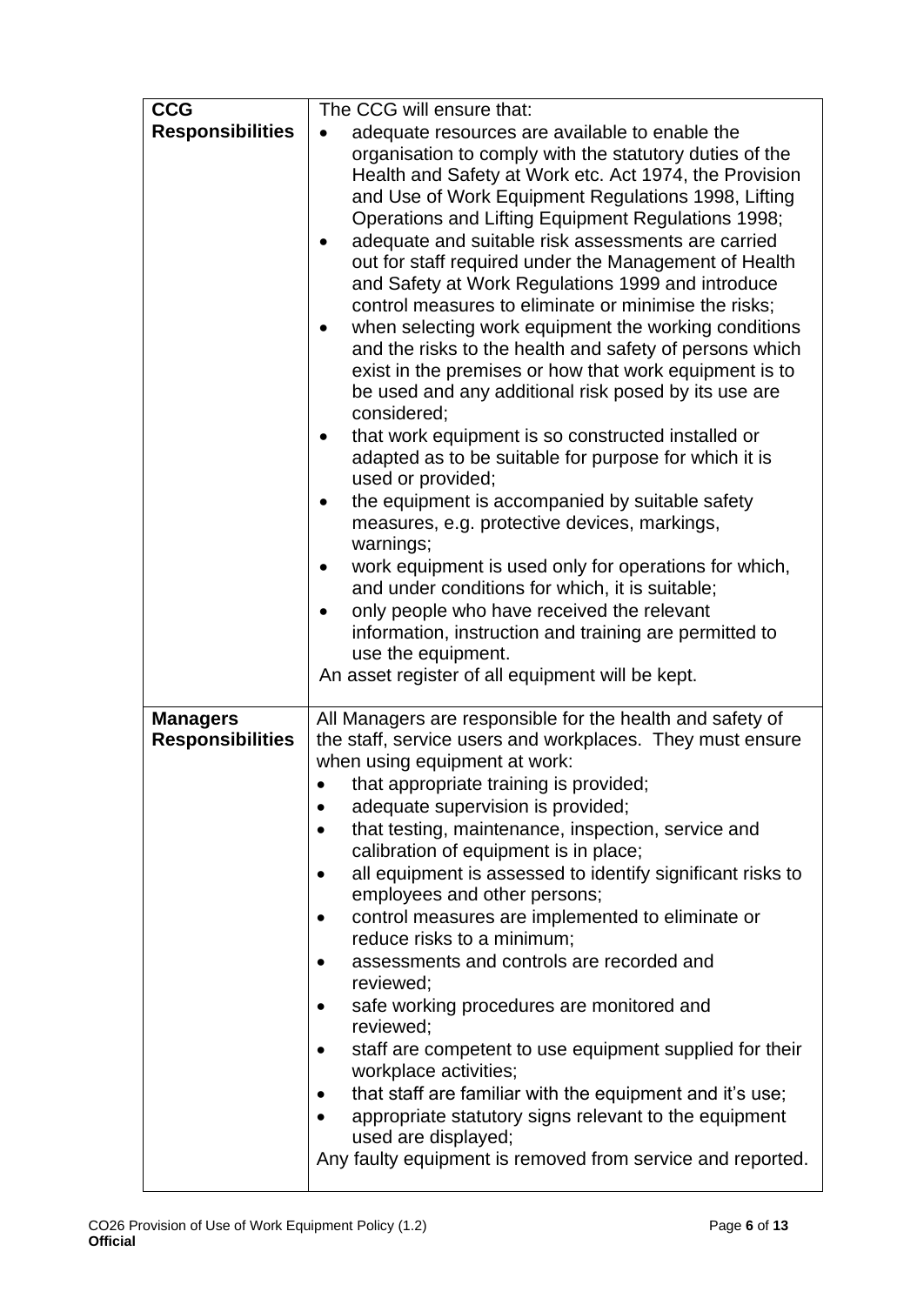| <b>Employee's</b><br><b>Responsibility</b>                  | All employees have a responsibility to:<br>only use equipment if they have had the appropriate<br>$\bullet$<br>training;<br>check workplace equipment prior to use;<br>$\bullet$<br>report any defect, failure, hazard or any risk that may<br>arise from the use of equipment;<br>ensure that they are familiar with any risk<br>$\bullet$<br>assessments;<br>use safe working procedures.<br>$\bullet$ |
|-------------------------------------------------------------|----------------------------------------------------------------------------------------------------------------------------------------------------------------------------------------------------------------------------------------------------------------------------------------------------------------------------------------------------------------------------------------------------------|
|                                                             | It is the responsibility of all staff to report any defects of<br>equipment which pose a risk to their manager.                                                                                                                                                                                                                                                                                          |
| <b>Commissioning</b><br><b>Support Unit</b><br><b>Staff</b> | Whilst working on behalf of the CCG, CSU staff will be<br>expected to comply with all policies, procedures and<br>expected standards of behaviour within the CCG, however<br>they will continue to be governed by all policies and<br>procedures of their employing organisation.                                                                                                                        |

## <span id="page-6-0"></span>**5. Implementation**

- **5.1** This policy will be available to all staff for use in relation to the specific function of the policy.
- **5.2** All directors and managers are responsible for ensuring that relevant staff within their own directorates and departments have read and understood this document and are competent to carry out their duties in accordance with the procedures described.

## <span id="page-6-1"></span>**6. Training Implications**

The sponsoring director will ensure that the necessary training or education needs and methods required to implement the policy or procedure(s) are identified and resourced or built into the delivery planning process. This may include identification of external training providers or development of an internal training process.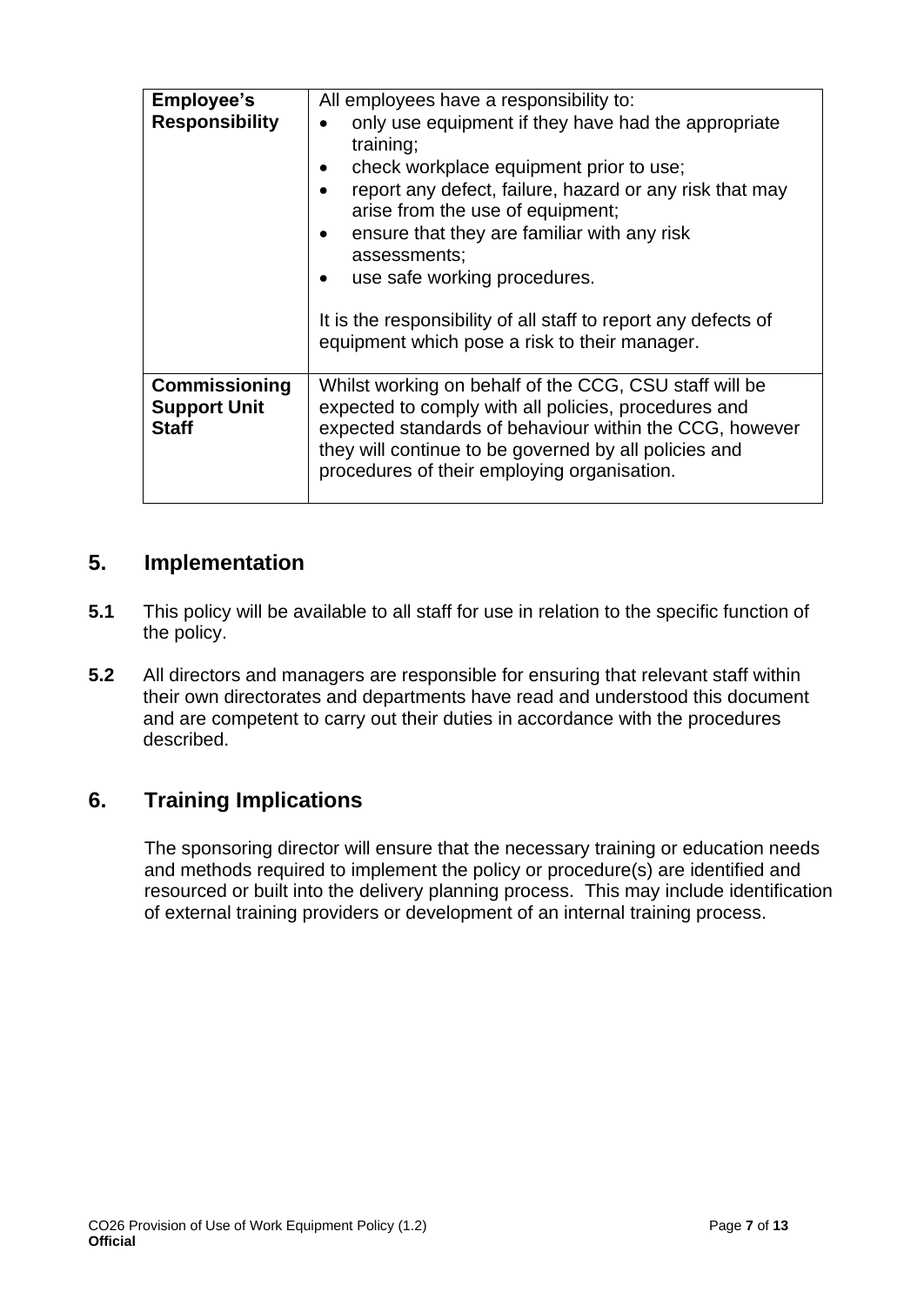## <span id="page-7-0"></span>**7. Related Documents**

No related documents within this policy.

## <span id="page-7-1"></span>**8. Monitoring, Review and Archiving**

#### <span id="page-7-2"></span>**8.1 Monitoring**

The Governing Body will agree a method for monitoring the dissemination and implementation of this policy. Monitoring information will be recorded in the policy database.

#### <span id="page-7-3"></span>**8.2 Review**

- 8.2.1 The Governing Body will ensure that this policy document is reviewed in accordance with the timescale specified at the time of approval. No policy or procedure will remain operational for a period exceeding three years without a review taking place.
- 8.2.2 Staff who become aware of any change which may affect a policy should advise their line manager as soon as possible. The Governing Body will then consider the need to review the policy or procedure outside of the agreed timescale for revision.
- 8.2.3 For ease of reference for reviewers or approval bodies, changes should be noted in the 'document history' table on the front page of this document.
- **NB:** If the review consists of a change to an appendix or procedure document, approval may be given by the sponsor director and a revised document may be issued. Review to the main body of the policy must always follow the original approval process

### <span id="page-7-4"></span>**8.3 Archiving**

The Governing Body will ensure that archived copies of superseded policy documents are retained in accordance with Records Management: NHS Code of Practice 2009.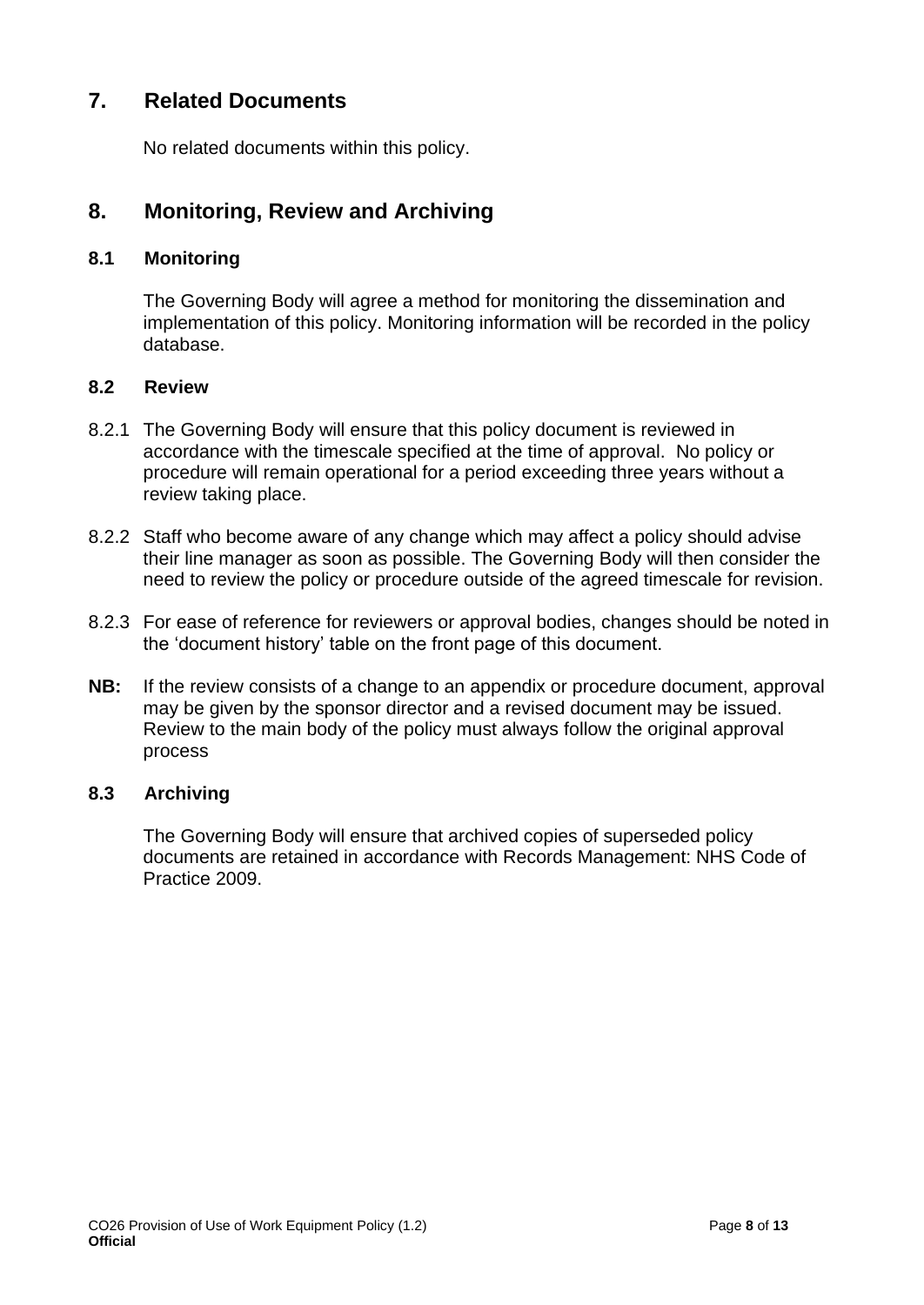## <span id="page-8-0"></span>**9. EQUALITY IMPACT ASSESSMENT**



#### **Introduction - Equality Impact Assessment**

An Equality Impact Assessment (EIA) is a process of analysing a new or existing service, policy or process. The aim is to identify what is the (likely) effect of implementation for different groups within the community (including patients, public and staff).

We need to:

- Eliminate unlawful discrimination, harassment and victimisation and other conduct prohibited by the Equality Act 2010
- Advance equality of opportunity between people who share a protected characteristic and those who do not
- Foster good relations between people who share a protected characteristic and those who do not

This is the law. In simple terms it means thinking about how some people might be excluded from what we are offering.

The way in which we organise things, or the assumptions we make, may mean that they cannot join in or if they do, it will not really work for them.

It's good practice to think of all reasons why people may be excluded, not just the ones covered by the law. Think about people who may be suffering from socio-economic deprivation or the challenges facing carers for example.

This will not only ensure legal compliance, but also help to ensure that services best support the healthcare needs of the local population.

Think of it as simply providing great customer service to everyone.

As a manager or someone who is involved in a service, policy, or process development, you are required to complete an Equality Impact Assessment using this toolkit.

| <b>Policy</b>  | A written statement of intent describing the broad approach or course of action the<br>Trust is taking with a particular service or issue. |
|----------------|--------------------------------------------------------------------------------------------------------------------------------------------|
| <b>Service</b> | A system or organisation that provides for a public need.                                                                                  |
| <b>Process</b> | Any of a group of related actions contributing to a larger action.                                                                         |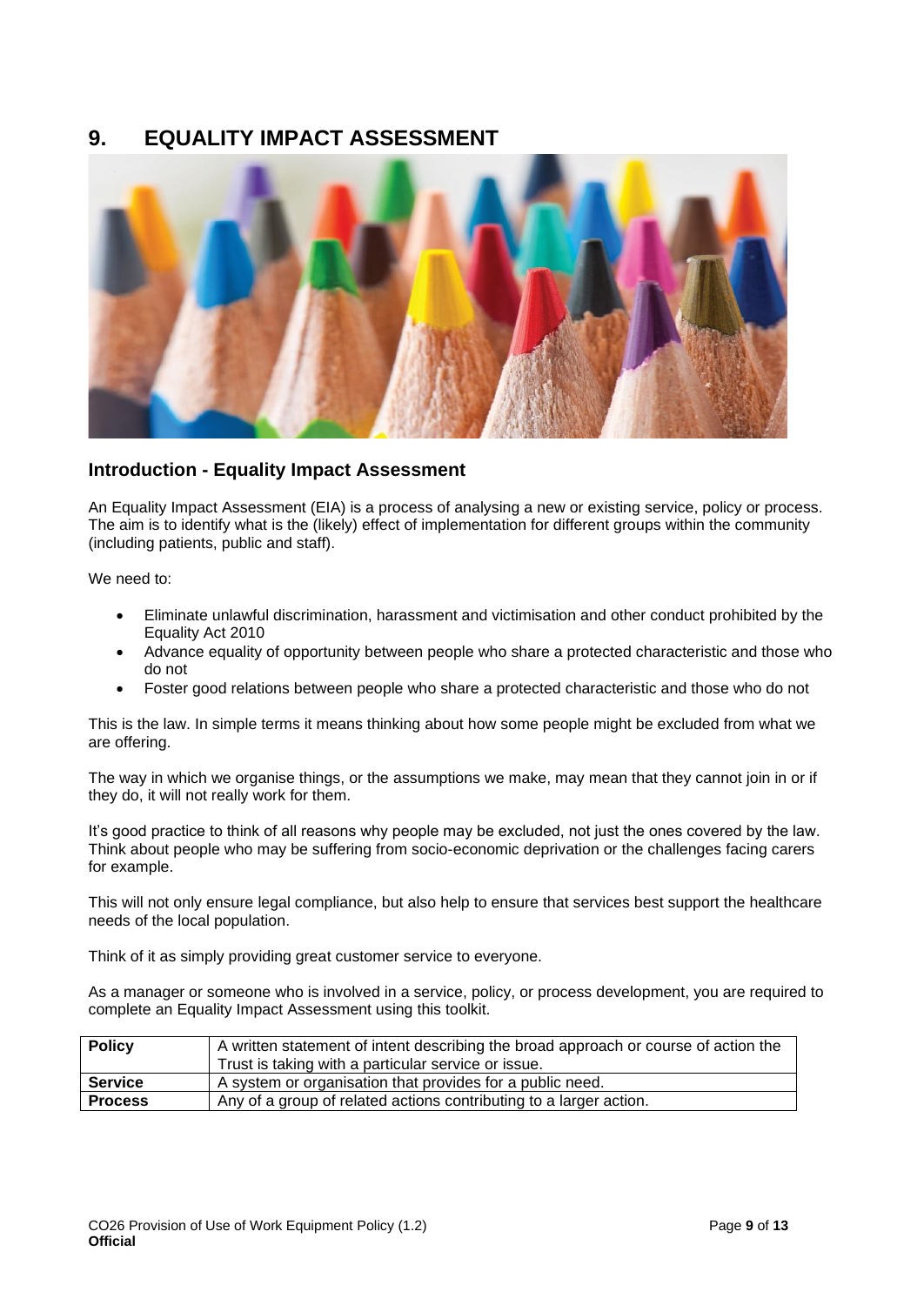

| Name of person completing EIA:                                                                                 | <b>Lee Crowe</b>                                                                                                                                                                                            |  |
|----------------------------------------------------------------------------------------------------------------|-------------------------------------------------------------------------------------------------------------------------------------------------------------------------------------------------------------|--|
| Title of service/policy/process:                                                                               | Provision of Use of Work Equipment Policy                                                                                                                                                                   |  |
| New/proposed: $\sqrt{ }$<br>Existing: $\square$                                                                | Changed: 0                                                                                                                                                                                                  |  |
|                                                                                                                | What are the intended outcomes of this policy/service/process? Include outline of objectives and aims                                                                                                       |  |
|                                                                                                                | The aim of the policy is to ensure CCG considers Health and Safety along with its other business objectives and<br>to ensure that the CCG follows the details stipulated within H&S Regulations.            |  |
| Who will be affected by this policy/service /process? (please tick)                                            |                                                                                                                                                                                                             |  |
| <b>□ Consultants</b><br><b>□ Nurses</b><br>$\Box$ Other                                                        | $\Box$ Doctors $\sqrt{\phantom{a}}$ Staff members<br>$\Box$ Patients<br>$\Box$ Public                                                                                                                       |  |
| If other please state:                                                                                         |                                                                                                                                                                                                             |  |
|                                                                                                                |                                                                                                                                                                                                             |  |
| What is your source of feedback/existing evidence? (please tick)<br>□ National Reports □ Internal Audits       |                                                                                                                                                                                                             |  |
| □ Patient Surveys □ Staff Surveys □ Complaints/Incidents                                                       |                                                                                                                                                                                                             |  |
| □ Focus Groups □ Stakeholder groups □ Previous EIAs                                                            |                                                                                                                                                                                                             |  |
| $\sqrt{}$ Other                                                                                                |                                                                                                                                                                                                             |  |
| If other please state:                                                                                         |                                                                                                                                                                                                             |  |
| Health and Safety at Work Act<br>$\bullet$<br>Management of Health and Safety at Work Regulations<br>$\bullet$ |                                                                                                                                                                                                             |  |
| Health and Safety Guidance HSG65<br>$\bullet$                                                                  |                                                                                                                                                                                                             |  |
| $\bullet$                                                                                                      | Feedback from CCG staff and regular service line meetings between NECS/CCG.                                                                                                                                 |  |
| <b>Evidence</b>                                                                                                | What does it tell me? (about the existing service/policy/process?                                                                                                                                           |  |
|                                                                                                                | Is there anything suggest there may be challenges when                                                                                                                                                      |  |
|                                                                                                                | designing something new?)                                                                                                                                                                                   |  |
| <b>National Reports</b>                                                                                        | Not applicable                                                                                                                                                                                              |  |
| <b>Patient Surveys</b>                                                                                         | Policy has no impact on patients                                                                                                                                                                            |  |
| Staff surveys to include questions around H&S<br><b>Staff Surveys</b>                                          |                                                                                                                                                                                                             |  |
| <b>Complaints and Incidents</b>                                                                                | This policy will ensure that systems are in place should there be any<br>complaints received or Incidents regarding Health and Safety and that<br>the CCG has robust systems in place around H&S Management |  |
| <b>Results of consultations with</b>                                                                           | Only applicable to staff within CCG                                                                                                                                                                         |  |
| different stakeholder groups -                                                                                 |                                                                                                                                                                                                             |  |
| staff/local community groups<br><b>Focus Groups</b>                                                            | Only applicable to staff within CCG                                                                                                                                                                         |  |
|                                                                                                                |                                                                                                                                                                                                             |  |
| Other evidence (please                                                                                         |                                                                                                                                                                                                             |  |
| describe)                                                                                                      |                                                                                                                                                                                                             |  |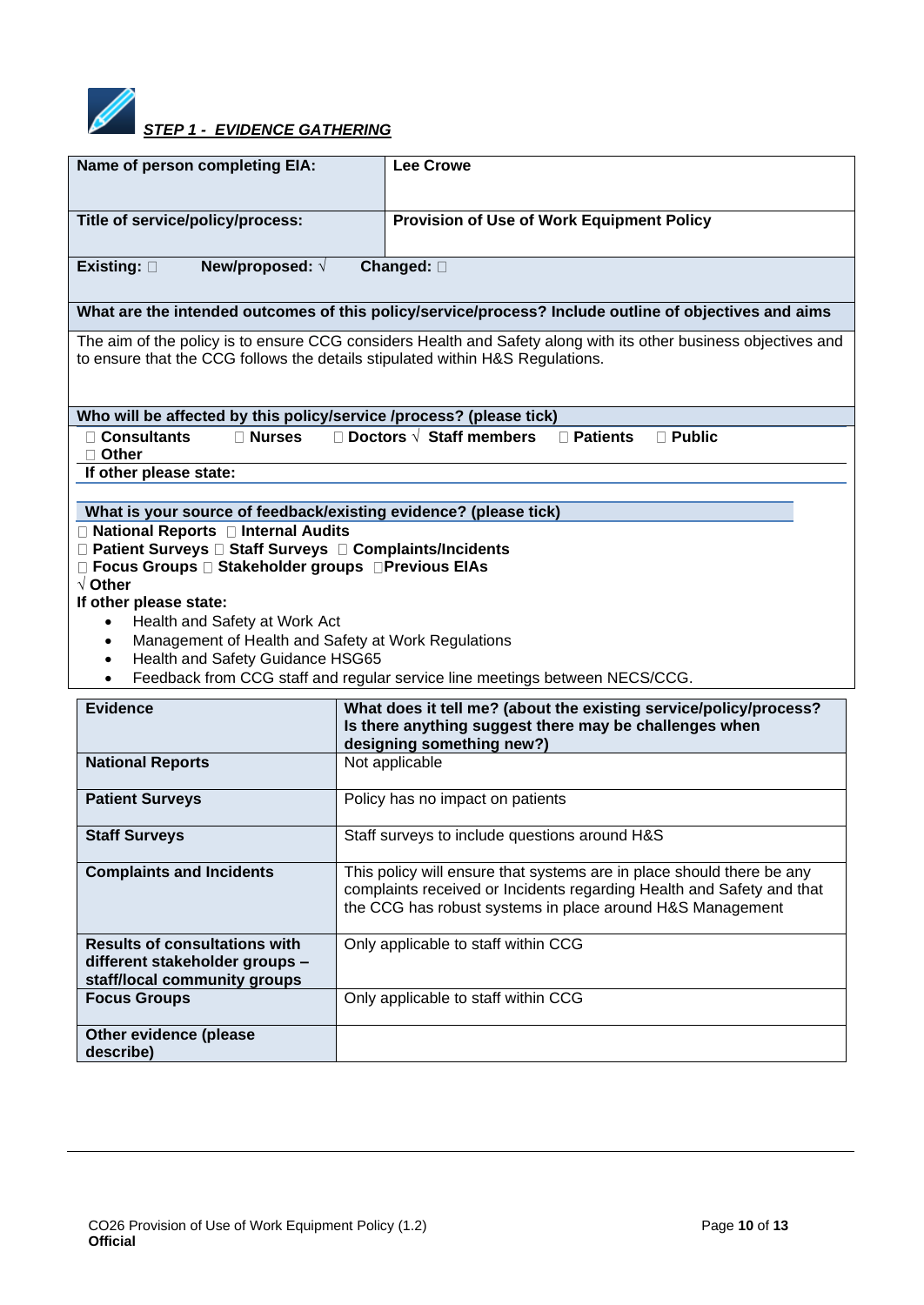| What impact will the new policy/system/process have on the following: (Please refer to the 'EIA Impact |  |
|--------------------------------------------------------------------------------------------------------|--|
| Questions to Ask' document for reference)                                                              |  |

**Age** A person belonging to a particular age

The Policy will ensure that individuals of all ages are considered in relation to Health and Safety tasks. **Disability** A person who has a physical or mental impairment, which has a substantial and long-term adverse effect on that person's ability to carry out normal day-to-day activities

This Policy has a positive impact on any staff who have a physical/Mental impairment by considering their needs regarding H&S and the subsequent policies and procedures that underpin the Health and Safety Strategy.

**Gender reassignment (including transgender)** Medical term for what transgender people often call genderconfirmation surgery; surgery to bring the primary and secondary sex characteristics of a transgender person's body into alignment with his or her internal self perception.

As far as we are aware there are no members of staff to whom this applies. Should there be a member of staff undergoing gender reassignment/transgender the content within the strategy does not include vocabulary that should cause offense.

**Marriage and civil partnership** Marriage is defined as a union of a man and a woman (or, in some jurisdictions, two people of the same sex) as partners in a relationship. Same-sex couples can also have their relationships legally recognised as 'civil partnerships'. Civil partners must be treated the same as married couples on a wide range of legal matters

The Policy has no impact on marriage or civil partnership.

**Pregnancy and maternity** Pregnancy is the condition of being pregnant or expecting a baby. Maternity refers to the period after the birth, and is linked to maternity leave in the employment context.

The Policy can be accessed by all staff via intranet and policies/procedures are in place which underpin the policy's aims.

**Race** It refers to a group of people defined by their race, colour, and nationality, ethnic or national origins, including travelling communities.

There are no requirements for translation within the current staff group should the staff group characteristics change then versions in other languages can be obtained.

**Religion or belief** Religion is defined as a particular system of faith and worship but belief includes religious and philosophical beliefs including lack of belief (e.g. Atheism). Generally, a belief should affect your life choices or the way you live for it to be included in the definition.

Risk assessments and training can be arranged for staff unavailable due to religious or other reasons.

**Sex/Gender** A man or a woman.

There is no discriminations between males and females within the strategy

**Sexual orientation** Whether a person's sexual attraction is towards their own sex, the opposite sex or to both sexes

Policy uses appropriate language no additional considerations are required.

**Carers** A family member or paid [helper](http://www.oxforddictionaries.com/definition/english/%20http:/www.oxforddictionaries.com/definition/english/helper#helper__2) who regularly looks after a child or a [sick,](http://www.oxforddictionaries.com/definition/english/%20http:/www.oxforddictionaries.com/definition/english/sick#sick__2) [elderly,](http://www.oxforddictionaries.com/definition/english/%20http:/www.oxforddictionaries.com/definition/english/elderly#elderly__2) or [disabled](http://www.oxforddictionaries.com/definition/english/%20http:/www.oxforddictionaries.com/definition/english/disabled#disabled__2) person

Risk assessments and training can be arranged for those staff that have caring responsibilities and there is also online training which can be accessed whilst working within the CCG or at home.

**Other identified groups** such as deprived socio-economic groups, substance/alcohol abuse and sex workers Other groups have been considered however as the Policy is for staff there are no additional impacts on health inequalities.



#### **STEP 3** - **ENGAGEMENT AND INVOLVEMENT**

**How have you engaged stakeholders in testing the policy or process proposals including the impact on protected characteristics?**

#### **Please list the stakeholders engaged:**

Shared policy with Governance Colleagues within CCG. Regular service line meetings with CCG to discuss any H&S issues that arise.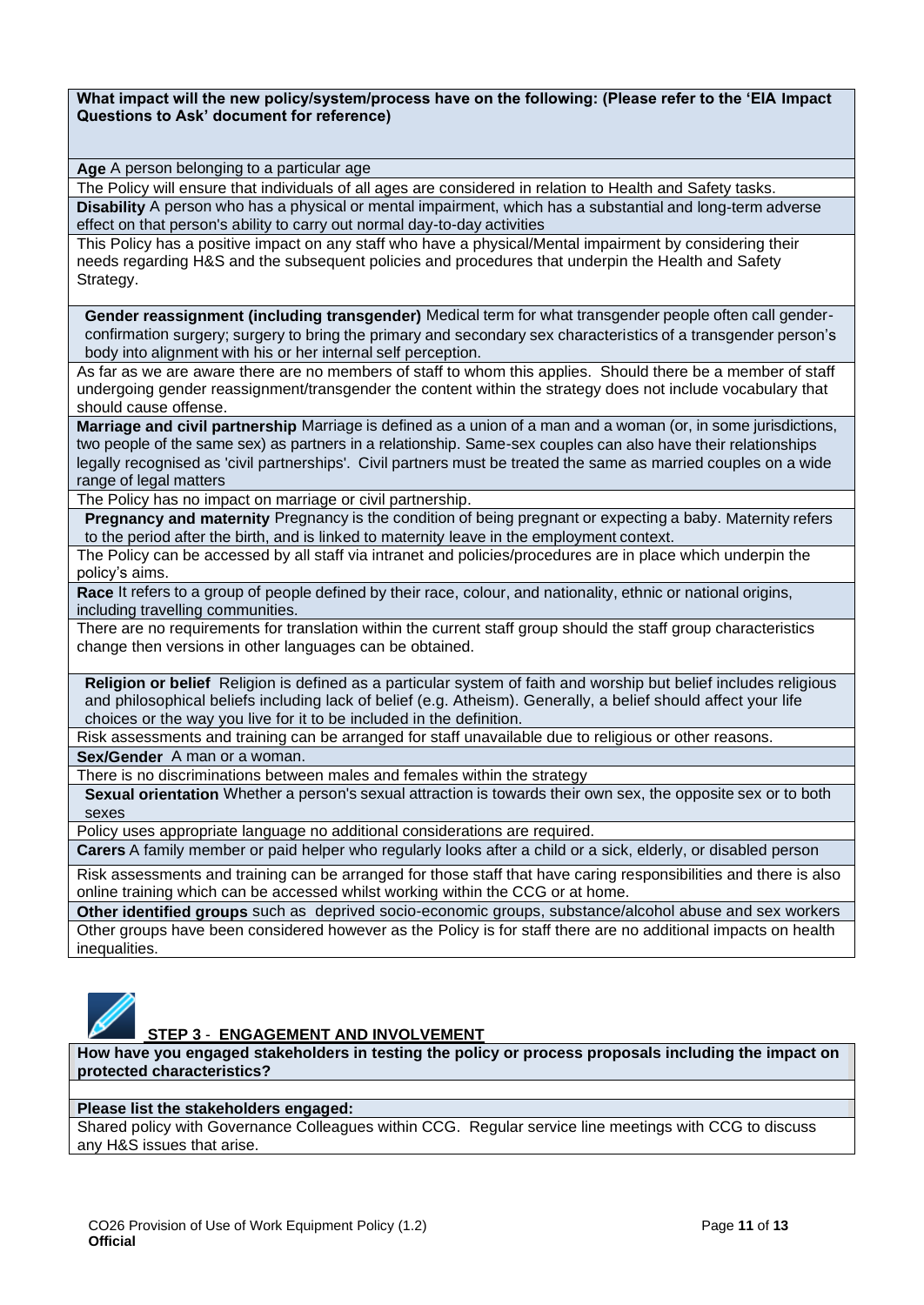

#### **STEP 4 - METHODS OF COMMUNICATION**

**What methods of communication do you plan to use to inform service users of the policy?**

- $\sqrt{\sqrt{2}}$  Verbal stakeholder groups/meetings  $\sqrt{\sqrt{2}}$  Verbal Telephone
- $\Box$  Written Letter  $\Box$  Written Leaflets/guidance booklets
- $\sqrt{\ }$  Email  $\Box$  Internet  $\Box$  Other

#### **If other please state:**

#### **ACCESSIBLE INFORMATION STANDARD**

The Accessible Information Standard directs and defines a specific, consistent approach to identifying, recording, flagging, sharing and meeting the information and communication support needs of service users.

#### **Tick to confirm you have you considered an agreed process for:**

- $\Box$  Sending out correspondence in alternative formats.
- $\Box$  Sending out correspondence in alternative languages.
- $\Box$  Producing / obtaining information in alternative formats.
- □ Arranging / booking professional communication support.
- $\Box$  Booking / arranging longer appointments for patients / service users with communication needs.

**If any of the above have not been considered, please state the reason:** As this is a staff policy needs have been considered internally and appropriate recommendations made.



## *STEP 5 -* **SUMMARY OF POTENTIAL CHALLENGES**

Having considered the potential impact on the people accessing the service, policy or process please summarise the areas have been identified as needing action to avoid discrimination.

| <b>Potential Challenge</b>       | What problems/issues may this cause?                                                                                                                                                   |
|----------------------------------|----------------------------------------------------------------------------------------------------------------------------------------------------------------------------------------|
| <b>Workforce Characteristics</b> | May require other formats such as braille, size of font etc. May also<br>need to consider if face to face training takes place that accessibility of<br>training venues is sufficient. |